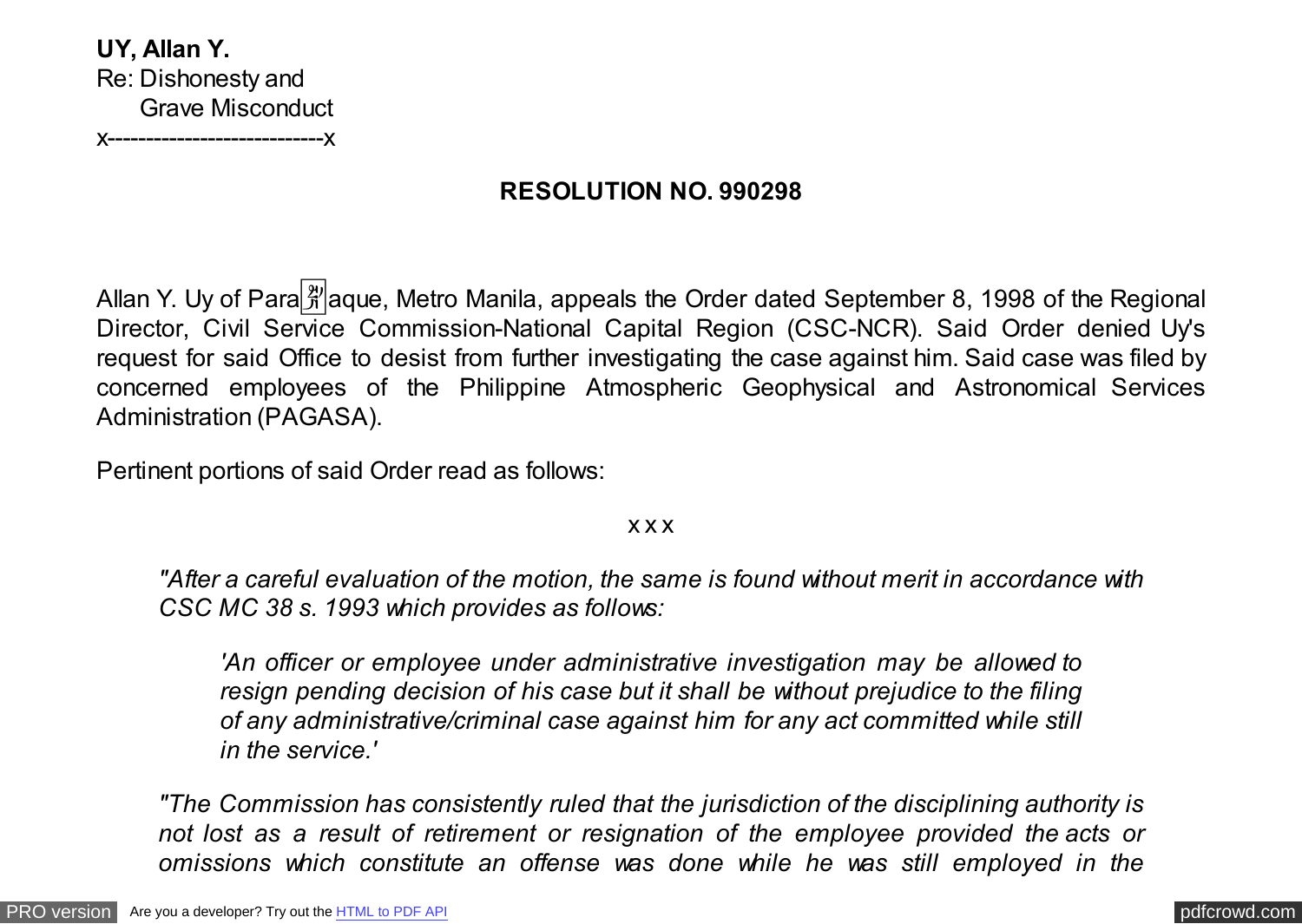*government service.*

*"Furthermore, pursuant to CSC Resolution No. 98-0683 dated March 31, 1998, Sec. 21 of the Uniform Rules of Procedure in the Conduct of Administrative Investigation, the instant motion shall be considered as an answer and shall be evaluated as such."*

*x x x*

In his appeal, Uy alleges as follows:

x x x

*"That on the issue of jurisdiction of this Office over the instant case, in spite of the citations quoted from CSC Resolutions Nos. 93-1524 and 95-5181 and CSC MC 38 s. 1993 to apparently justify or give a seeming color of validity to the assumption of jurisdiction by CSC over this case, it is respectfully maintained that the Civil Service Commission has no jurisdiction to take cognizance of this case.*

*"xxx while it is admitted that the Honorable CSC has jurisdiction to take cognizance over Administrative cases against terminated/resigned/separated or retired government officials and employees, the same is only true if such administrative investigation and/or case was initiated and/or filed while such government official or employee is still in the government service. In this case, the jurisdiction of CSC will continue even after the employment relationship of the respondent government official or employee was already severed later on.*

*x x x*

*"xxx undersigned never questioned the power vested in the Commission to take cognizance of, investigate, hear and resolve issues and complaint(s) involving or against government official or employee. That what was being assailed in this case is the*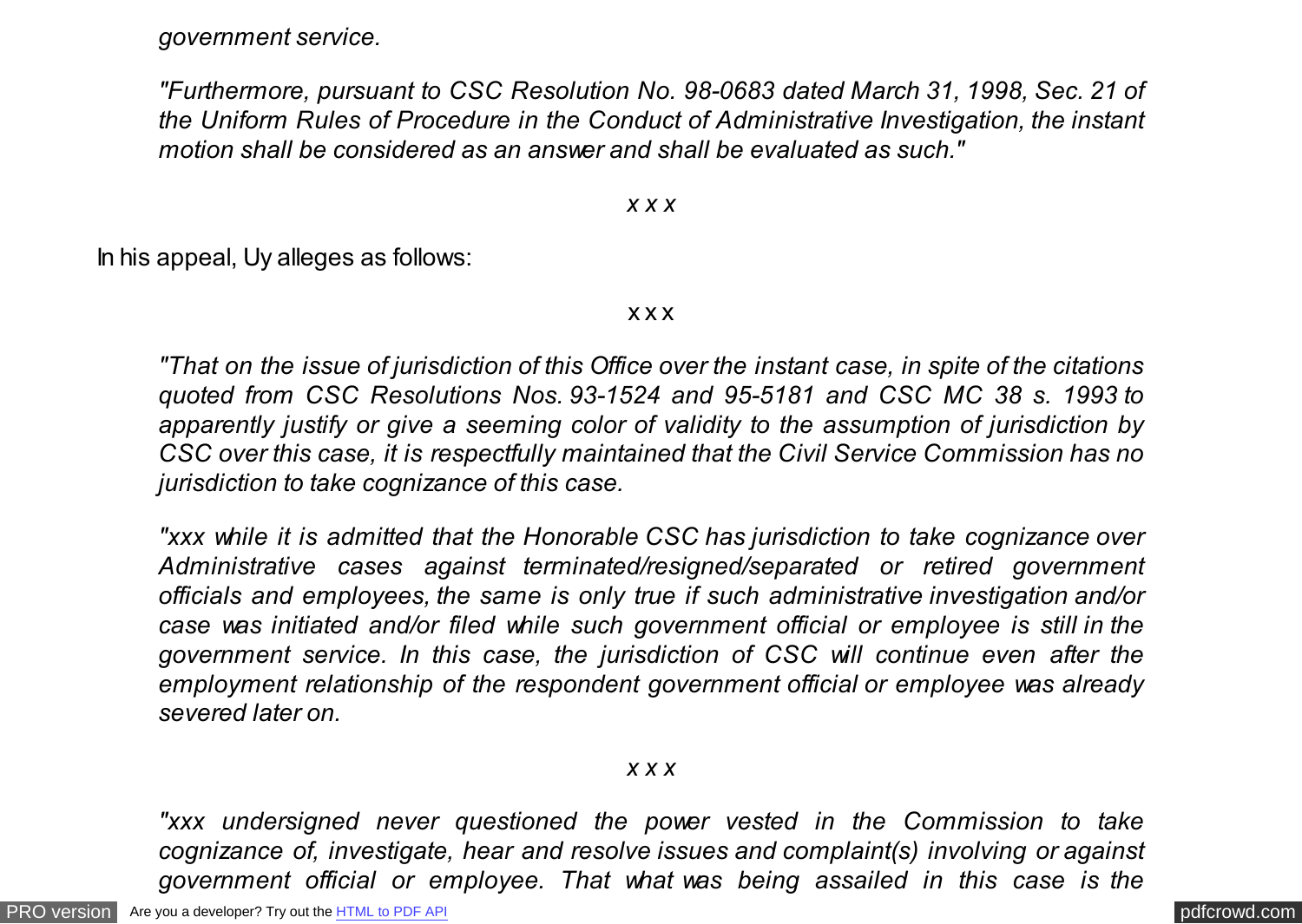*jurisdiction of this Commission to take cognizance of a complaint filed/initiated/investigated after the subject official or employee's employment relationship with the government has already been severed. In this particular case, it should be noted that herein respondent's resignation was duly accepted by his Office and took effect last June 6, 1997. That as a matter of fact he was already issued an Ombudsman Clearance and a Certification of Clearance from his Office duly signed by Director Amadore and concerned officers of PAGASA including Ms. Lu Zervoulakos, while the investigation in this case was only initiated after August 15, 1997, a time when the respondent-appellant have long ceased to a government employee.*

*"The latter resolution clearly showed and as categorically stated therein 'It is well settled that the Civil Service Commission, pursuant to its mandate to enforce Civil Service Law and rules (sic) may institute disciplinary proceedings against any government official and employee x x x.' A reading of the same thereofre shows that the authority or jurisdiction of this Commission cover only government officials and employees and definitely not over persons whose employment with the government was already severed at the time the administrative action/investigation was initiated or filed.*

*"The interpretations being adopted by the CSC-NCR to give a seeming color of validity to its insistence in claiming jurisdiction over this case directly runs counter to the opinion of the then Ombudsman, Justice Condrado Vasquez* �

*"Thus, the Hon. Justice Vasquez in his comment to a CSC request in connection with the resignation of Atty. Espiritu Gonzalez, who at that time has already a pending* Administrative Case  $\frac{2y}{N}$  run the risk of being administratively charged for other offenses *punishable by summary dismissal*�

*'I hereby freed him from the rigors of an administrative investigation, the possibility of being preventively suspended without pay, suffering the ignominy of dismissal, forfeiture of benefits and deprivation of opportunity for*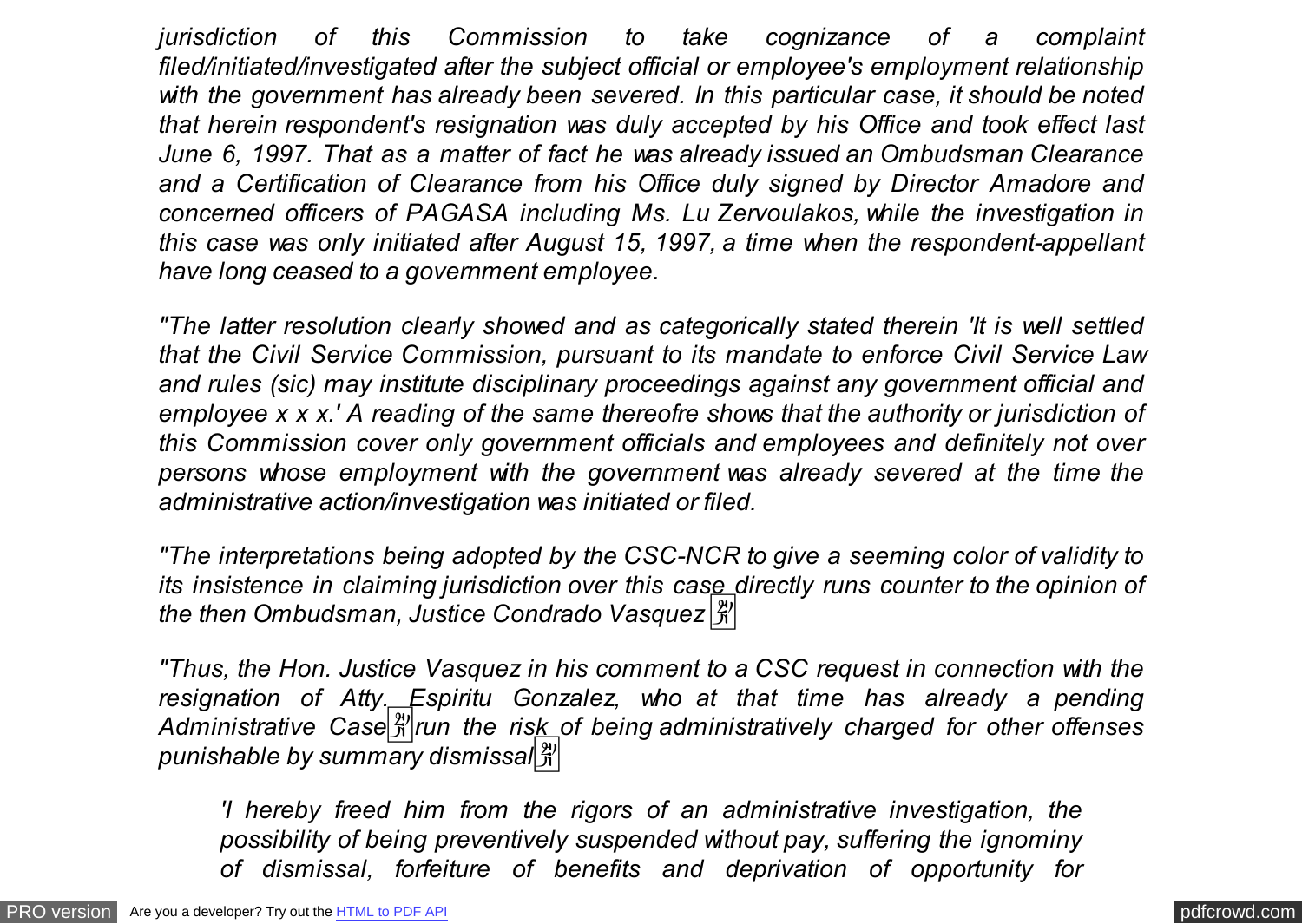*reinstatement in the public service.xxx.'*

*"Moreso Book V of the Revised Administrative Code of 1987 governing the CSC affairs, powers, functions and jurisdiction does not vest said Commission with the power to take cognizance of complaints or to initiate motu propio administrative actions against private individuals whose employment relationship with the government was already severed at the time when such complaint or action was initiated*�

#### *x x x*

*"That prior to the filing of the anonymous complaint and letter request for investigation by Ms. Zervoulakos with the Civil Service Commission, an anonymous administrative complaint was already filed with the Office of the Ombudsman against herein respondentappellant for substantially almost the same charges which after conducting a fact-finding investigation, dismissed the said complaint for being moot and academic.*

*"The Office of the Ombudsman in dismissing said case, gave as one of its reason the resignation of respondent-appellant.*

#### *x x x*

*"xxx This only shows that in such cases, said employees cannot be charged anymore administratively since the CSC, have already lost its jurisdiction over them. It would have been different had a valid complaint been filed and/or an administrative investigation conducted prior to the employee's retirement/resignation or separation from government service.*

## *x x x*

Records show that effective June 6, 1997, Uy resigned as Weather Specialist II of PAGASA. Subsequently, an anonymous complaint dated July 10, 1997 was filed against him for Falsification of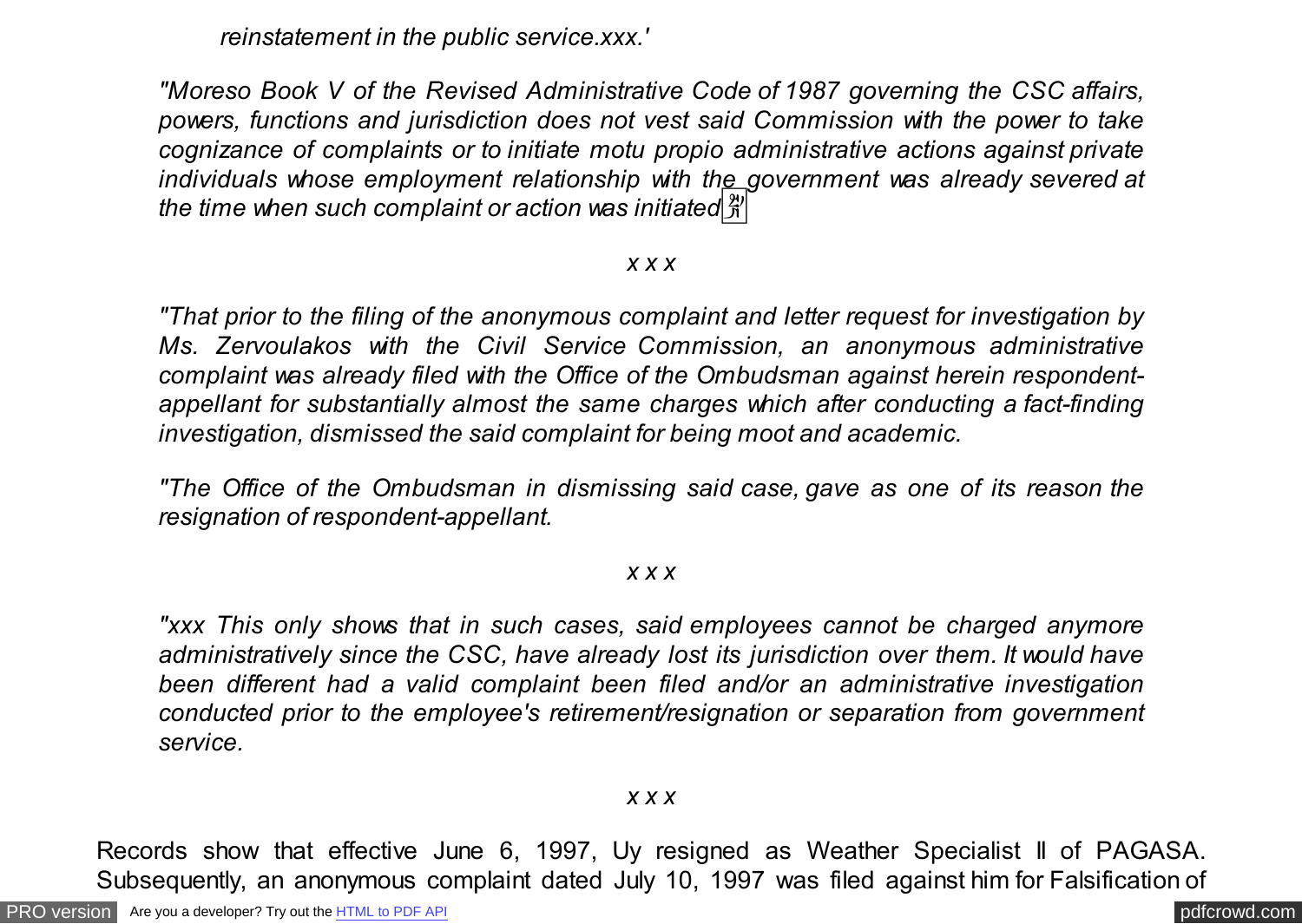Official Documents. Thereafter, Lu R. A. Zervoulakos, Chief, Human Resource Management Section, PAGASA, forwarded said complaint to CSC-NCR for investigation.

After finding a **prima facie** case against Uy, the CSC-NCR formally charged him on February 17, 1998. However, instead of filing his answer, Uy filed a motion to dismiss on the grounds that the complaint is anonymous and that it was improperly instituted inasmuch as the CSC-NCR has no jurisdiction when it took cognizance of the instant case because the respondent is no longer in the service when said complaint was filed. Said motion to dismiss was denied by the CSC-NCR. Hence, Uy moved for the reconsideration but the same was denied.

In **Resolution No. 97-0223 dated January 14, 1987 (Belagan, Allyson),** this Commission ruled, thus:

*"It is noted that the act complained of was allegedly committed by Belagan while still in the service. The fact that he is already out of the service would not relieve him of administrative liability. This is clear from the provisions of CSC MC 38, s. 1993, Chapter VI Second Paragraph of which reads as follows:*

*'An officer or employee under administrative investigation may be allowed to resign pending decision of his case but it shall be without prejudice to the continuation of the proceeding against him. It shall also be without prejudice to the filing of any administrative/criminal case against him for any act committed while still in the service. (Underscoring supplied)'*

*"Such being the case, the investigation against Belagan must continue until its termination."*

Clearly, the resignation of a government official or employee should not serve as an instrument to evade liability for acts committed while he was still in the service. This is so, even if the complaint or formal charge against him was filed after the approval of his resignation. In other words, resignation cannot be used as a tool to evade probable conviction and imposition of corresponding penalty should there be a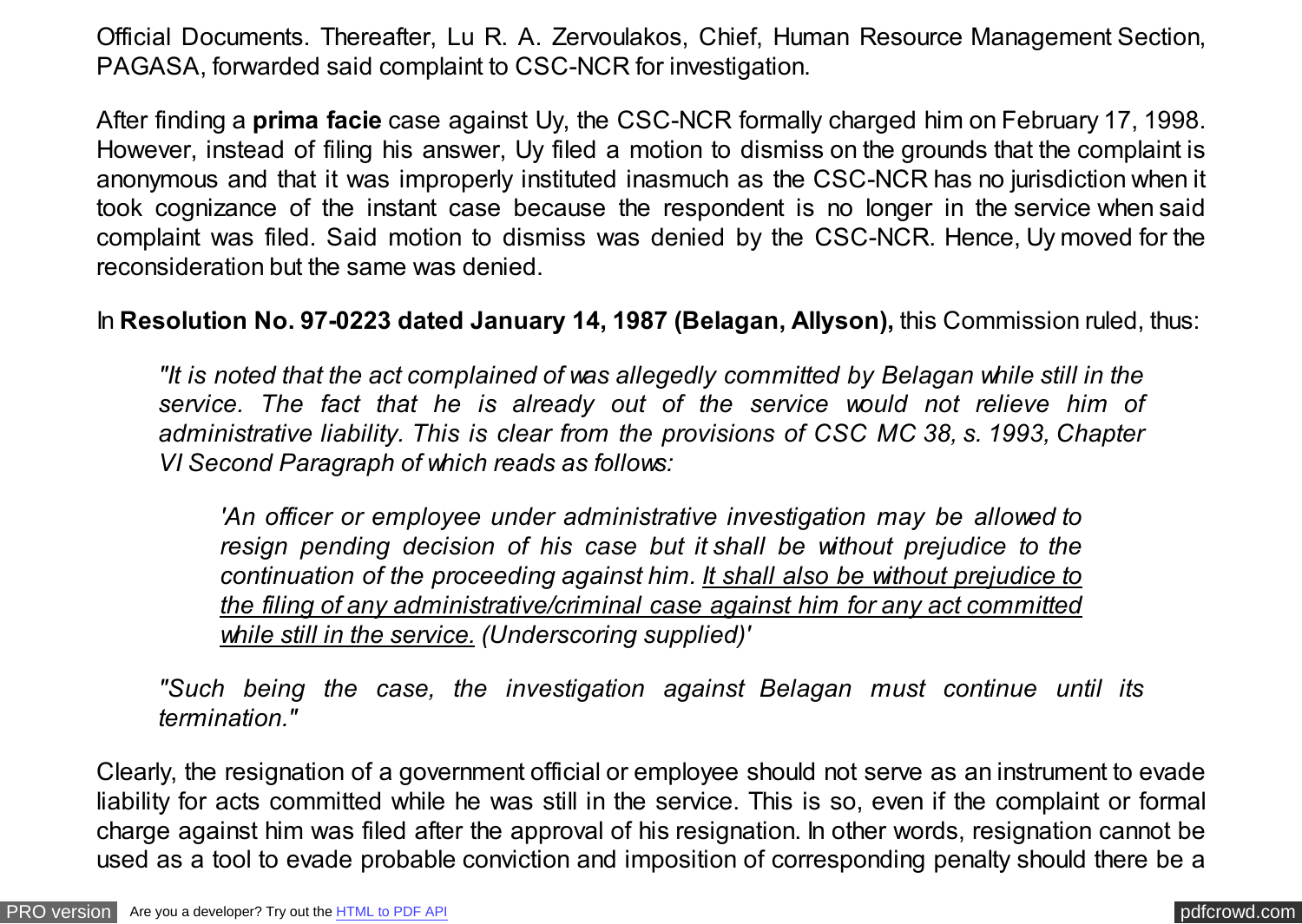finding of guilt on the basis of the substantial evidence. In this case, the Commission, through its Regional Office, acquired jurisdiction over this person upon receipt and acknowledgment of said formal charge as manifest in his filing of Motion to Dismiss.

**WHEREFORE,** the appeal of Allan Y. Uy is hereby dismissed. Accordingly, the CSC-NCR is directed to proceed with the formal investigation of the case until its termination pursuant to the Uniform Rules of Procedure in the Conduct of Administrative Investigation.

Quezon City, January 29, 1999

 **(Sgd) THELMA P. GAMINDE** Commissioner

**(Sgd) CORAZON ALMA G. DE LEON**  Chairman

**(Sgd) JOSE F. ERESTAIN, JR. Commissioner** 

Attested by:

[PRO version](http://pdfcrowd.com/customize/) Are you a developer? Try out th[e HTML to PDF API](http://pdfcrowd.com/html-to-pdf-api/?ref=pdf) provided and the example of the HTML to PDF API posterior of the example of the example of the example of the example of the example of the example of the exampl